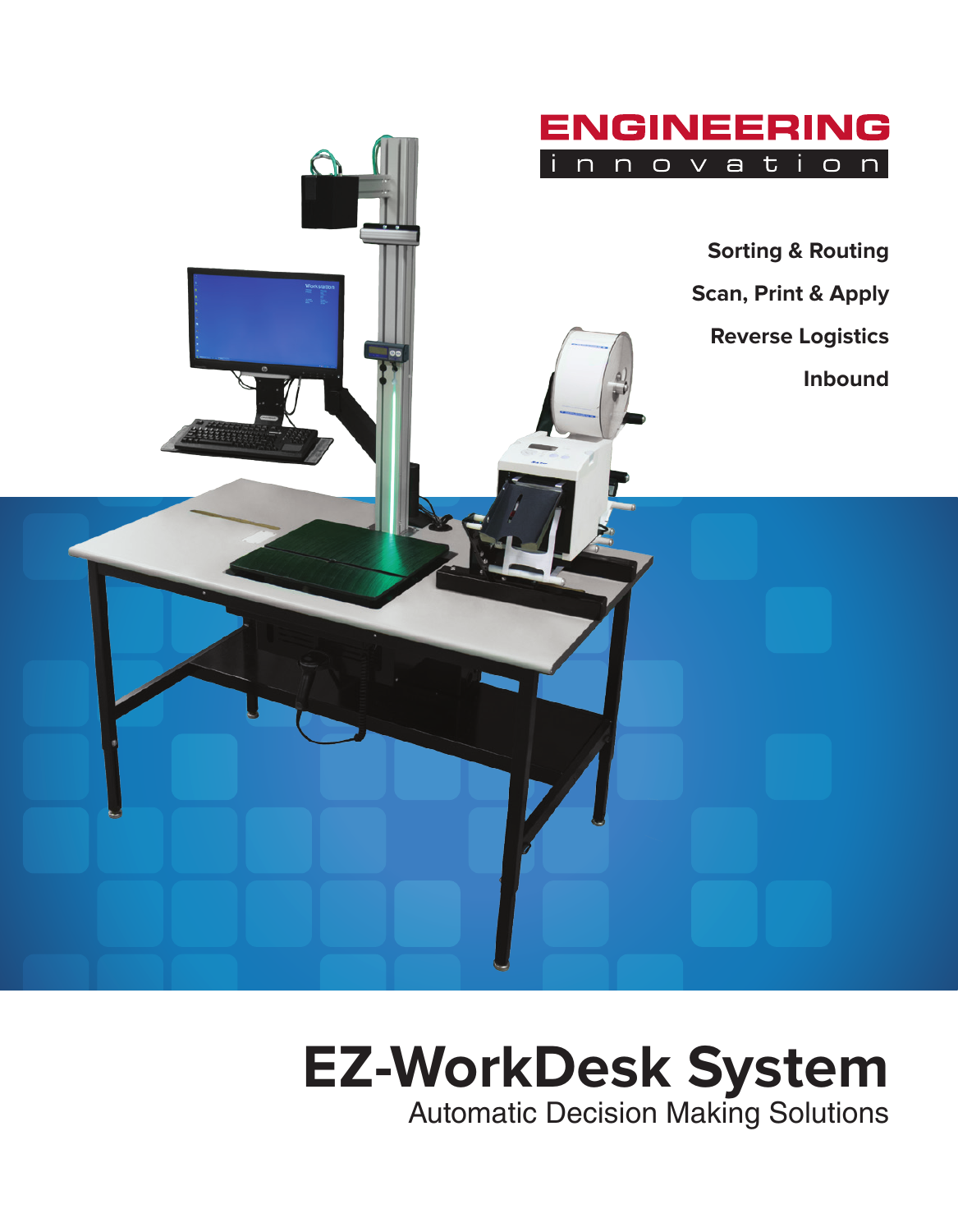

# **Capture**

**Capture information from the physical package.** 

- **• Barcodes**
- **• RFID**
- **• Sender Information**
- **• Recipient Information**
- **• Dimensions**
- **• Weight**



**Communicate captured information with your data systems and business rules.**

- **• Order value**
- **• Customer loyalty**
- **• Complimentary products**
- **• Mode of transport**
- **• Speed of transport**
- **• Mode of delivery**
- **• Internal Routing**
- **• Shelf location**
- **• Logistics sorting**
- **• Package dating**
- **• Global commerce rules**
- **• SKU mapping**



# **Act**

**Execute decisions made in your business logic.** 

- **• Pass decision data to downstream systems**
- **• Print & format shipping or routing labels & packing slips**
- **• Identify packages for tracking**
- **• Address, Sort, or Route**

# **Expedite your packages with the**

# **EZ-WorkDesk System**

**Do your OMS, WMS & TMS speak the same language? Eii's Automated Decision Making solutions simplify the translation process.** 

The **EZ-WorkDesk** is a hardware platform that enables the application of technology, software, and hardware to your workflow.

We capture what you don't know, combine it with what **Decide** an output: **Capture, Decide, Act!** 

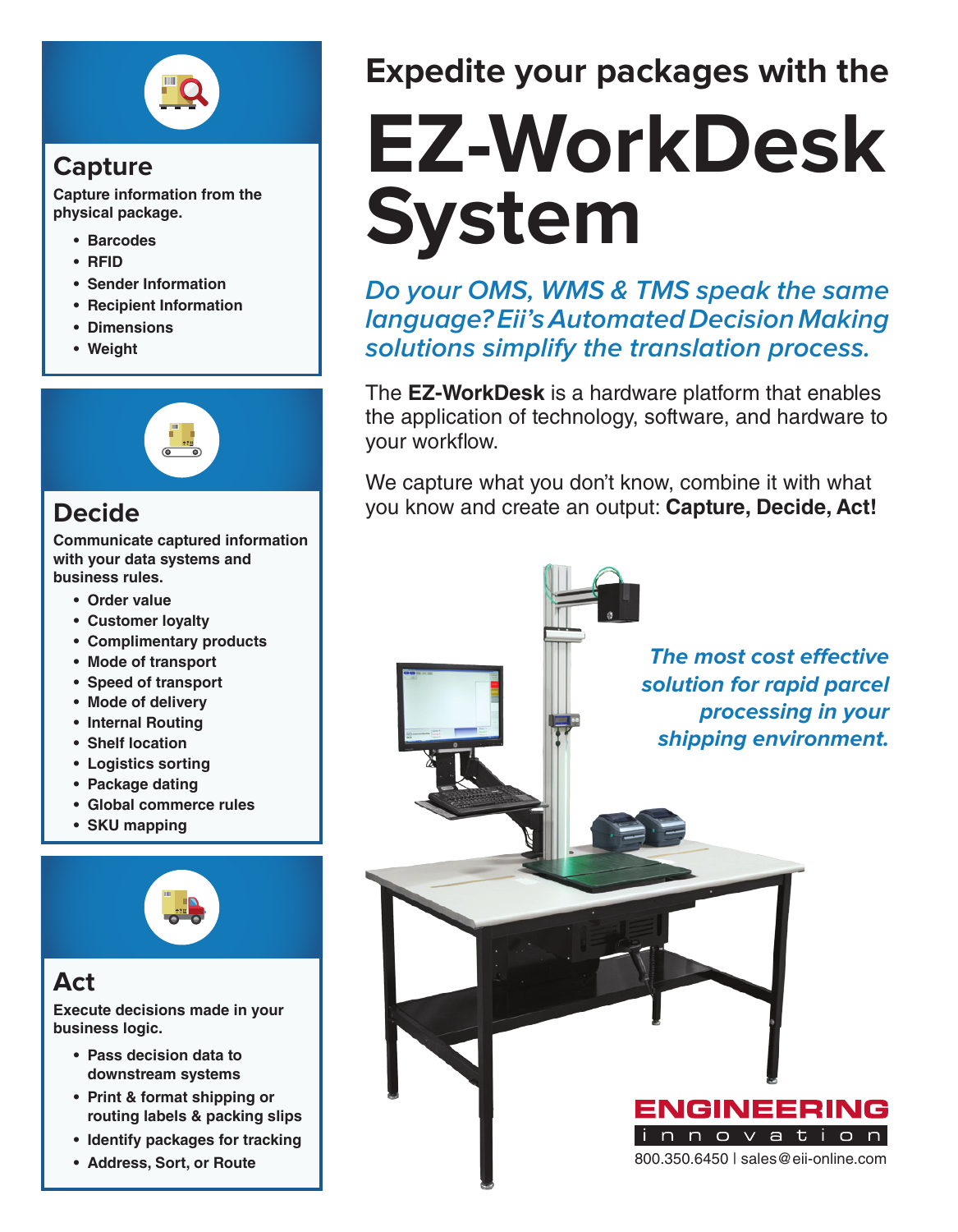

**OCR** 

**Seamlessly convert printed addresses into verifiable data.**



2ST Technology

**Print and present a label with shipping data on the front and pack list/return label on the back.**



**Dimensioning** 

**Dimension packages as you capture weight and barcode data.**

# **Pre-integrated device functionality improves throughput in your operation.**

- Parallel processing enhances workflow efficiency
	- OCR (optical character reading) technology enables text capture
	- Wide Area Barcode Reader provides for account specific rules, encompasses a wide range of barcode types including 2D
	- Leverage RFID for high security applications
	- Dimensioning captures length, width, and height for dimensional weight pricing and space management
	- Scale weighs from 1 ounce to 70 pounds
- Software interfaces package data with business logic for labeling, routing, and customer billing
- Outputs carrier specific labels and formatted packing slips
- Plug and play printer options for single and duplex label printing.



# Package Types

**Polybags** Ravioli Packs Bubble Wrap **Tyvex** 

Boxes of all Sizes **Flats** Envelopes

# **Components**

IMpb Solution 60-Pound Scale OCR Technology **Dimensioning** 

Hand-held Laser Scanner Label Printer Touch Screen Monitor Parcel Sorting